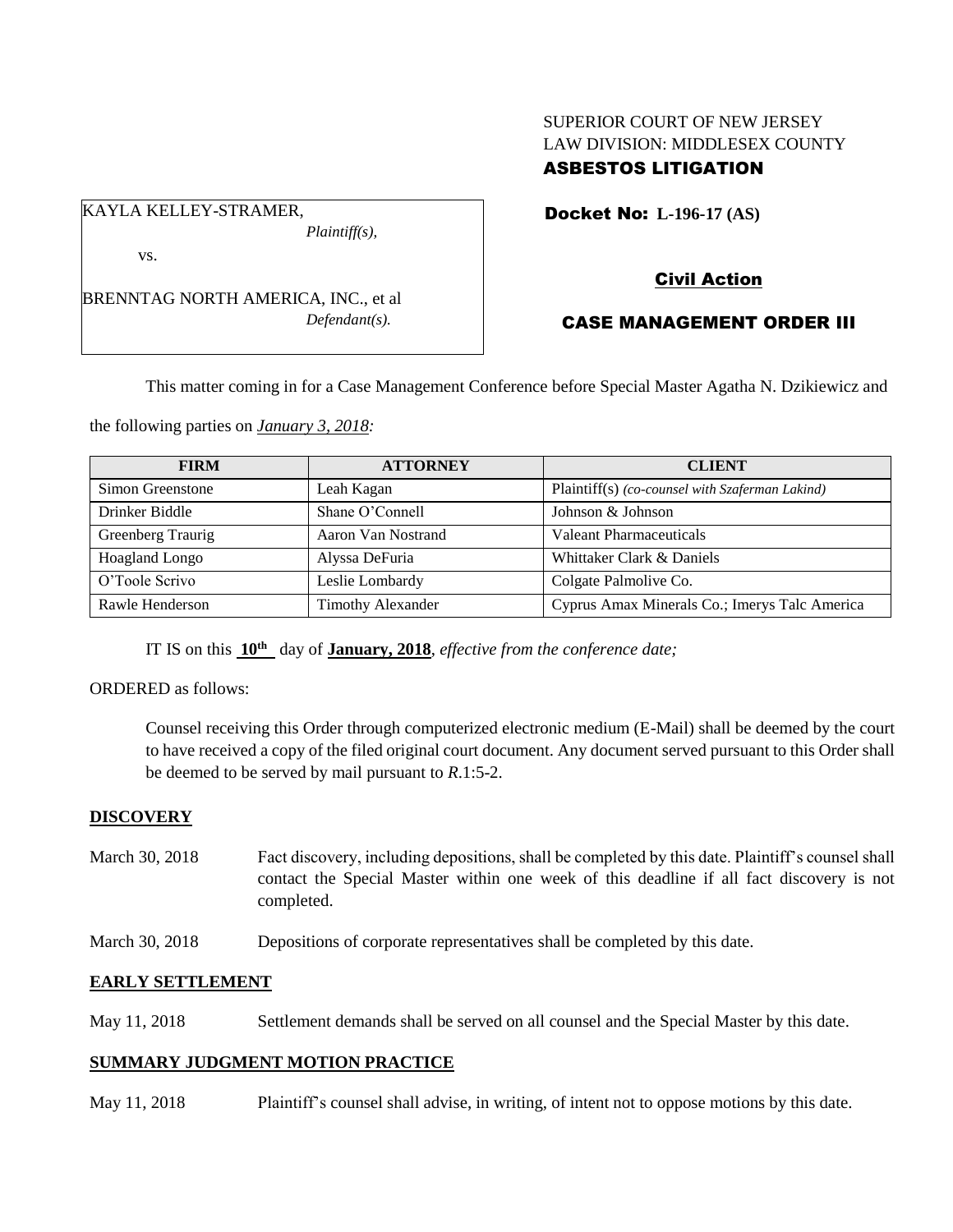| May 25, 2018 | Summary judgment motions shall be filed no later than this date. |  |  |
|--------------|------------------------------------------------------------------|--|--|
|              |                                                                  |  |  |

June 22, 2018 Last return date for summary judgment motions.

#### **MEDICAL DEFENSE**

| March 30, 2018 | Plaintiff shall serve medical expert reports by this date.                                                                                                                                                                                               |
|----------------|----------------------------------------------------------------------------------------------------------------------------------------------------------------------------------------------------------------------------------------------------------|
| March 30, 2018 | Upon request by defense counsel, plaintiff is to arrange for the transfer of pathology specimens<br>and x-rays, if any, by this date.                                                                                                                    |
| July 31, 2018  | Defendants shall identify its medical experts and serve medical reports, if any, by this date. In<br>addition, defendants shall notify plaintiff's counsel (as well as all counsel of record) of a<br>joinder in an expert medical defense by this date. |

## **LIABILITY EXPERT REPORTS**

May 4, 2018 Plaintiff shall identify its liability experts and serve liability expert reports or a certified expert statement by this date or waive any opportunity to rely on liability expert testimony.

July 31, 2018 Defendants shall identify its liability experts and serve liability expert reports, if any, by this date or waive any opportunity to rely on liability expert testimony.

#### **ECONOMIST EXPERT REPORTS**

May 4, 2018 Plaintiff shall identify its expert economists and serve expert economist report(s), if any, by this date or waive any opportunity to rely on economic expert testimony.

July 31, 2018 Defendants shall identify its expert economists and serve expert economist report(s), if any, by this date or waive any opportunity to rely on economic expert testimony.

#### **EXPERT DEPOSITIONS**

August 24, 2018 Expert depositions shall be completed by this date. To the extent that plaintiff and defendant generic experts have been deposed before, the parties seeking that deposition in this case must file an application before the Special Master and demonstrate the necessity for that deposition. To the extent possible, documents requested in a deposition notice directed to an expert shall be produced three days in advance of the expert deposition. The expert shall not be required to produce documents that are readily accessible in the public domain.

## **PRE-TRIAL AND TRIAL**

- March 9, 2018 The settlement conference previously scheduled on this date is **cancelled**.
- August 9, 2018 @ 10:00am Settlement conference. All defense counsel shall appear with authority to negotiate settlement and have a representative authorized to negotiate settlement available by phone. Any request to be excused from the settlement conference shall be made to the Special Master no later than 4:00pm of the day prior to the conference.

 $\_$  ,  $\_$  ,  $\_$  ,  $\_$  ,  $\_$  ,  $\_$  ,  $\_$  ,  $\_$  ,  $\_$  ,  $\_$  ,  $\_$  ,  $\_$  ,  $\_$  ,  $\_$  ,  $\_$  ,  $\_$  ,  $\_$  ,  $\_$  ,  $\_$  ,  $\_$  ,  $\_$  ,  $\_$  ,  $\_$  ,  $\_$  ,  $\_$  ,  $\_$  ,  $\_$  ,  $\_$  ,  $\_$  ,  $\_$  ,  $\_$  ,  $\_$  ,  $\_$  ,  $\_$  ,  $\_$  ,  $\_$  ,  $\_$  ,